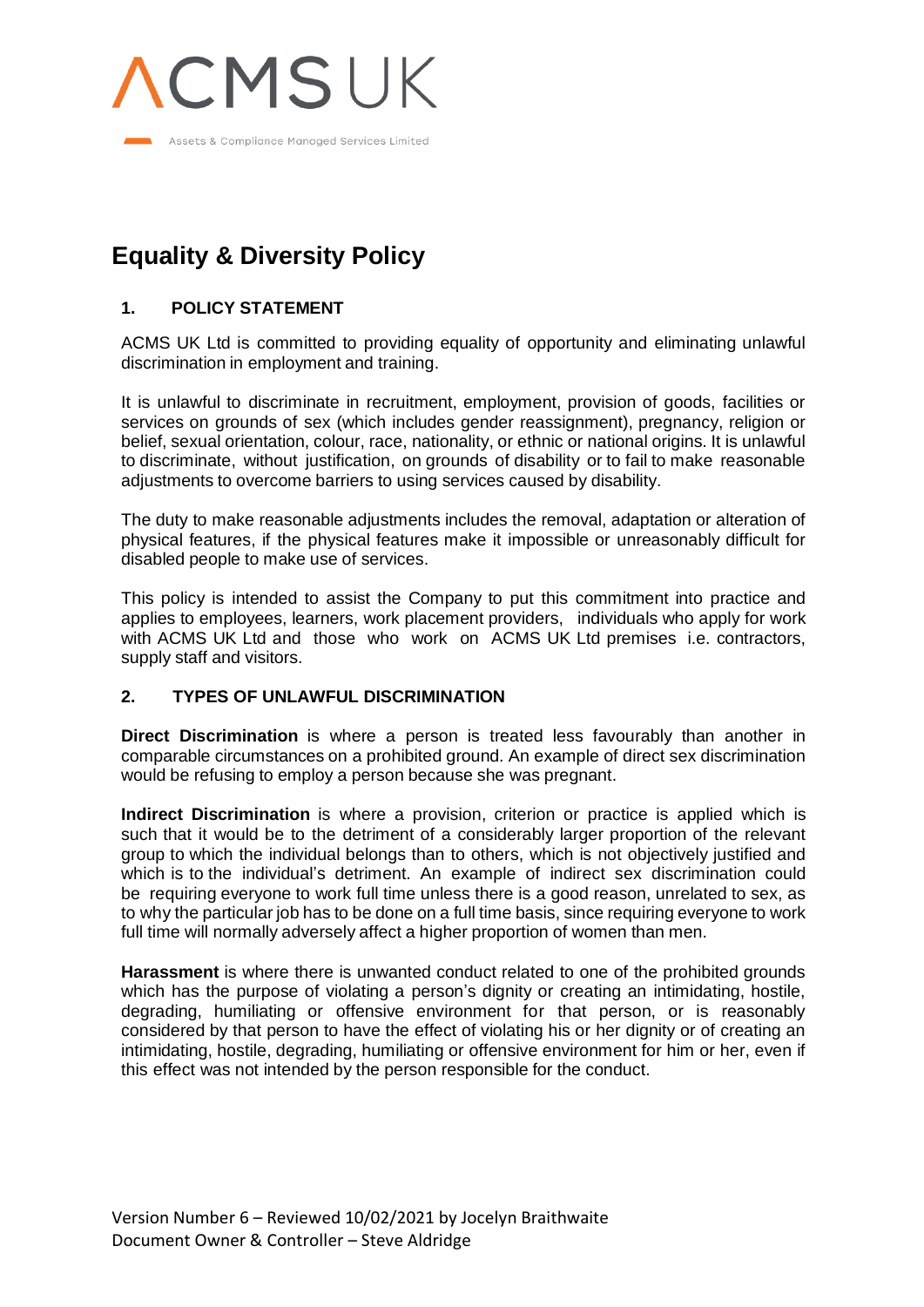

**Failure to make reasonable adjustments** is where arrangements disadvantage an individual because of a disability and reasonable adjustments are not made to overcome the disadvantage.

**Victimisation** is where someone is treated less favourably than others because he or she has alleged unlawful discrimination or supported someone to make a complaint or given evidence in relation to a complaint.

## **3. EQUAL OPPORTUNTIES IN EMPLOYMENT AND TRAINING**

The Company will avoid unlawful discrimination in all aspects of employment and training including recruitment, training and development, promotion and discipline.

## **3.1 RECRUITMENT AND SELECTION**

Wherever possible, all opportunities will be advertised simultaneously internally and externally and will include an appropriate short statement on equality of opportunity. Selection criteria (job description and person specification) will be kept under constant review to ensure that they are justifiable and non-discriminatory.

Wherever practicable, more than one person will be involved in the short listing and interviewing process.

All staff including those responsible for coordinating placements for learners will receive adequate training and guidance on equality and diversity and comply with the provisions of this policy.

Reasons for selection and rejection of applicants or learners for vacancies or placements will be recorded and monitored.

#### **3.2 TRAINING AND DEVELOPMENT**

All staff will have access to appropriate training and development to allow them to successfully carry out their roles or qualifications. Each training and developmental need will be treated on its individual merits and in accordance with the needs of the business.

A flexible approach to training may be required in certain circumstances i.e. where training is residential or requires time away from home. This may disadvantage part-time employees or those with care responsibilities and stop them taking advantage of any training opportunities, in which case additional or alternative provisions will be considered. All new staff and learners will have an equal opportunities induction or equivalent to cover the Company's responsibilities to them as well as theirs to the Company.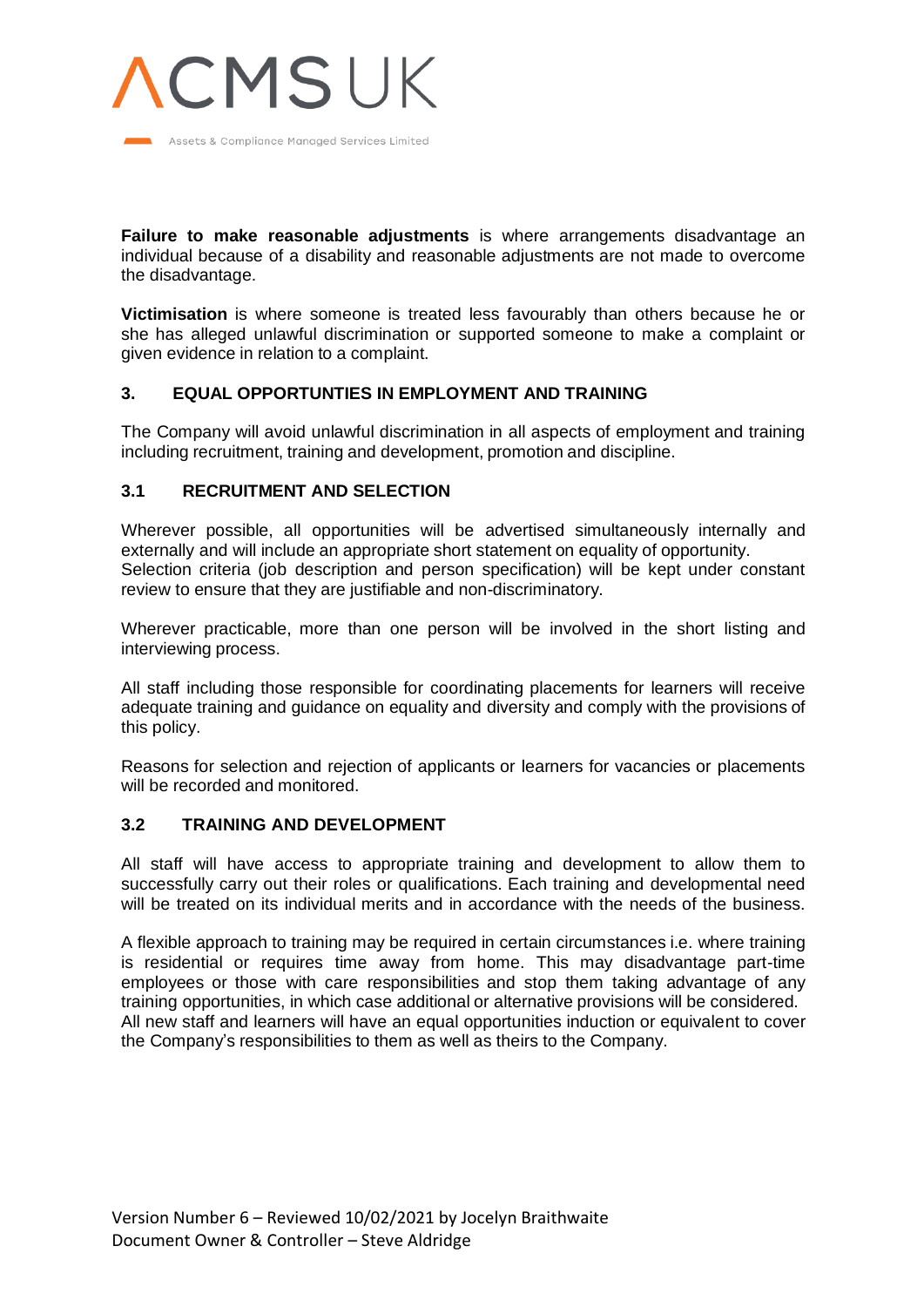

Relevant policies and practices regarding selection for training and personal development are regularly reviewed to ensure that fairness and equality prevails.

# **3.3 PROMOTION**

Promotion for staff will only take place as a result of objective assessment, which will be based on the specific abilities, skills and knowledge required for the post or to grow that post.

Equal access to promotion will be exercised and promotion opportunities will be advertised on the basis that they are accessible to all staff including those that work full time, part time, from home and those that are field based.

There may be situations where some specialised posts are only suitable for people with particular skills but consideration must still be given to all staff and a fair selection process adopted as some staff may have skills of which the Company are unaware.

## **3.4 DISCIPLINE**

ACMS UK Ltd will ensure that members of staff involved in the disciplinary process are trained appropriately so that they may undertake these duties by objective and justifiable means and in adherence with the relevant procedures.

In addition to the above, any member of staff or learner breaching the Company's Equality and Diversity policy will be regarded as behaving in a manner that constitutes an act of misconduct and will be dealt with through the appropriate disciplinary procedure.

## **4. DIGNITY AT WORK**

The aim of Dignity at Work is to support and sustain a positive working environment for all staff, making it clear that discrimination and harassment are unacceptable and that all members of staff will be treated equally and fairly at all times. Respect at all times and good conduct from all members of staff is a given. ACMS UK operates a zero tolerance policy towards harassment, bullying, discrimination and victimisation.

## **5. RESPONSIBILITIES**

Every employee is required to assist the Company to meet its commitment to provide equal opportunities in employment and avoid unlawful discrimination.

Employees can be held personally liable as well as, or instead of, the Company for any act of unlawful discrimination. Employees who commit serious acts of harassment may be guilty of a criminal offence.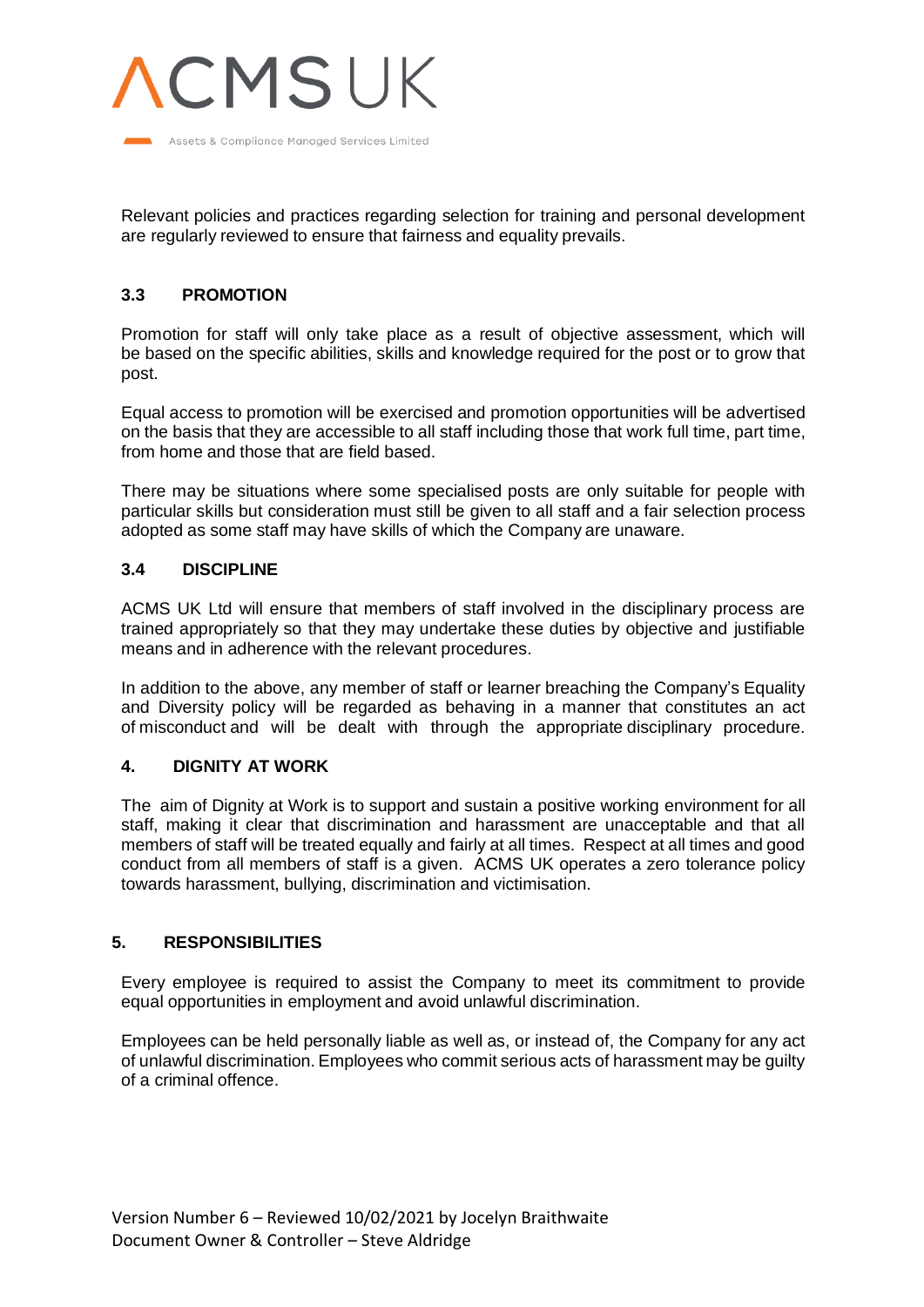

Acts of discrimination, harassment, bullying or victimisation against employees will be dealt with under the Company's disciplinary procedures.

## **6. GRIEVANCES**

If you consider that you may have been unlawfully discriminated against, you may use the Company's Grievance Procedure to make a complaint. If your complaint involves bullying or harassment please refer to the Company's Dignity at Work Policy.

The Company will take any complaint seriously and will seek to resolve any grievance which it upholds. You will not be penalised for raising a grievance, even if your grievance is not upheld, unless your complaint is both untrue and made in bad faith.

#### **7. MONITORING AND REVIEW**

This policy will be monitored annually by the Company to review its effectiveness and will be updated in accordance with changes in the law. In particular, the Company will monitor the ethnic and gender composition of the existing workforce and of applicants for jobs (including promotion), and the number of people with disabilities within these groups and will review this policy in accordance with the results shown by the monitoring. If changes are required, the Company will implement them.

Information provided by job applicants and employees for monitoring purposes will be used only for these purposes and will be dealt with in accordance with the Data Protection Act 1998.

## **8. COMMUNICATING WITH WORKERS WHOSE FIRST LANGUAGE IS NOT ENGLISH**

Communicating appropriate information and instruction to employees is a key part of health and safety management. The Management of Health and Safety at Work Regulations 1999 require employers to provide their employees with comprehensible and relevant health and safety information.

Individuals may fit into three specific groups that can create barriers to this communication:

- Migrant workers. A migrant worker is considered to be someone who is or has been working in Great Britain (GB) in the last 12 months, and has come to GB from abroad to work within the last 5 years.
- Workers born in GB whose first language is not English
- Workers born in GB who have poor literacy skills.

If the need arises, ACMS will use either a buddy system or Translators.